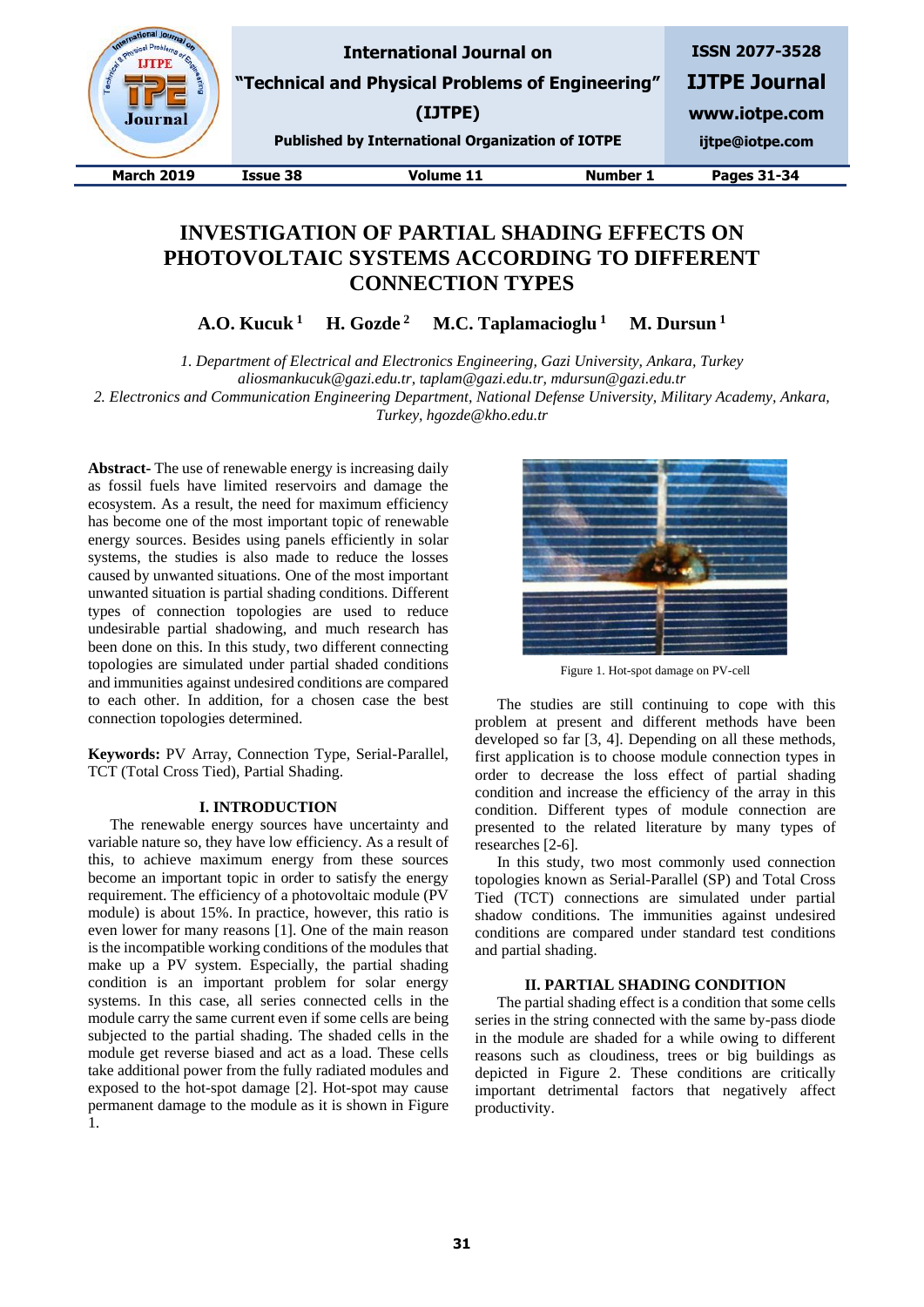

Figure 2. Partial shading condition [5]

Due to their reverse biased diode and internal resistors, the shaded cells act as a load to the other cells in the string. Owing to the by-pass diode of the string cannot make the short circuit the entire string due to the lack of full shading, following the shaded cells warm and go to the hot-spot damage. The other cells are forced to give additional current to the circuit as well. As a result of the partial shading condition, total power output decreases and the maximum power point of the module moves to the lower value on the *P*-*V* curve.

### **III. CONNECTION TYPES OF SOLAR MODULES FOR PARTIAL SHADING**

There are different module connection methods for the solar arrays used in PV energy systems. Each of these connection methods has its own unique characteristics. Most commonly used types are serial-parallel (SP) and Total Cross Tied (TCT) connections. These connection types are shown in Figure 3.



Apart from these connections, there are other types of connections that can respond to different needs derived from these two connections. Each connection type has advantages and disadvantages according to different usage areas and different conditions. Other connection types derived from SP and TCT connections are; bridge connection and honey-comb connection type. These connection types are also shown in Figure 4 [2].



Figure 4. (a) Bridge and (b) Honeycomb connections

In the present study, the most commonly used connections like as SP and TCT connections are briefly explained below as follows:

# **A. Serial Parallel Connection**

In this connection, all modules are connected in series (Figure 3a). The total voltage equals the sum of the voltages of the modules. Then, the series consisting of the serial connected modules are connected in parallel and the current level of the total sequence is increased to obtain the desired *V*-*I* characteristic in theory [6]. However, the SP has low immunity to undesired situations. The undesirable situation in any serial connected module affects the entire system. By-pass diodes are used to reduce the effect of disturbing the faulty module. However, since the total output is affected, there are many peaks at the *V*-*I* characteristic.

## **B. Total Cross Tied (TCT) Connection**

In this connection, parallel connected modules are connected in series (Figure 3b). The TCT connection is more resistant to unexpected situations than the SP connection type. However, it increases the cost due to the cabling complexity. Additionally, TCT connection reduces the effect of incorrect mappings.

# **IV. CONNECTION TYPE ANALYSIS UNDER PARTIAL SHADOWS**

In this study, the behaviors of SP and TCT connections are examined under partial shadowing effect. All simulations are studied on Matlab/Simulink environment. The  $3\times3$  SP and TCT connections are compared under different shadowing scenarios to observe which connection type is more immune to this condition as represented in Figure 5.



Figure 5.  $3\times3$  SP and TCT connections

The *I*-*V* and *P*-*V* characteristics of the SP and TCT connections are examined in the following cases:

- Case-1: No-shading condition.
- Case-2: A11-B11 are 25%, A32-B32 are 35% and A23-B23 are 50% shaded.
- Case-3: A11-B11-A22-B22-A33-B33 are 25% shaded.
- Case-4: A11-B11 are 70%, A21-B21 are 60%,
- A31-B31 are 50%, A32-B32 are 40%, A33-B33 are 30%, A22-B22 are 25% and A13-B13 are 50% shaded.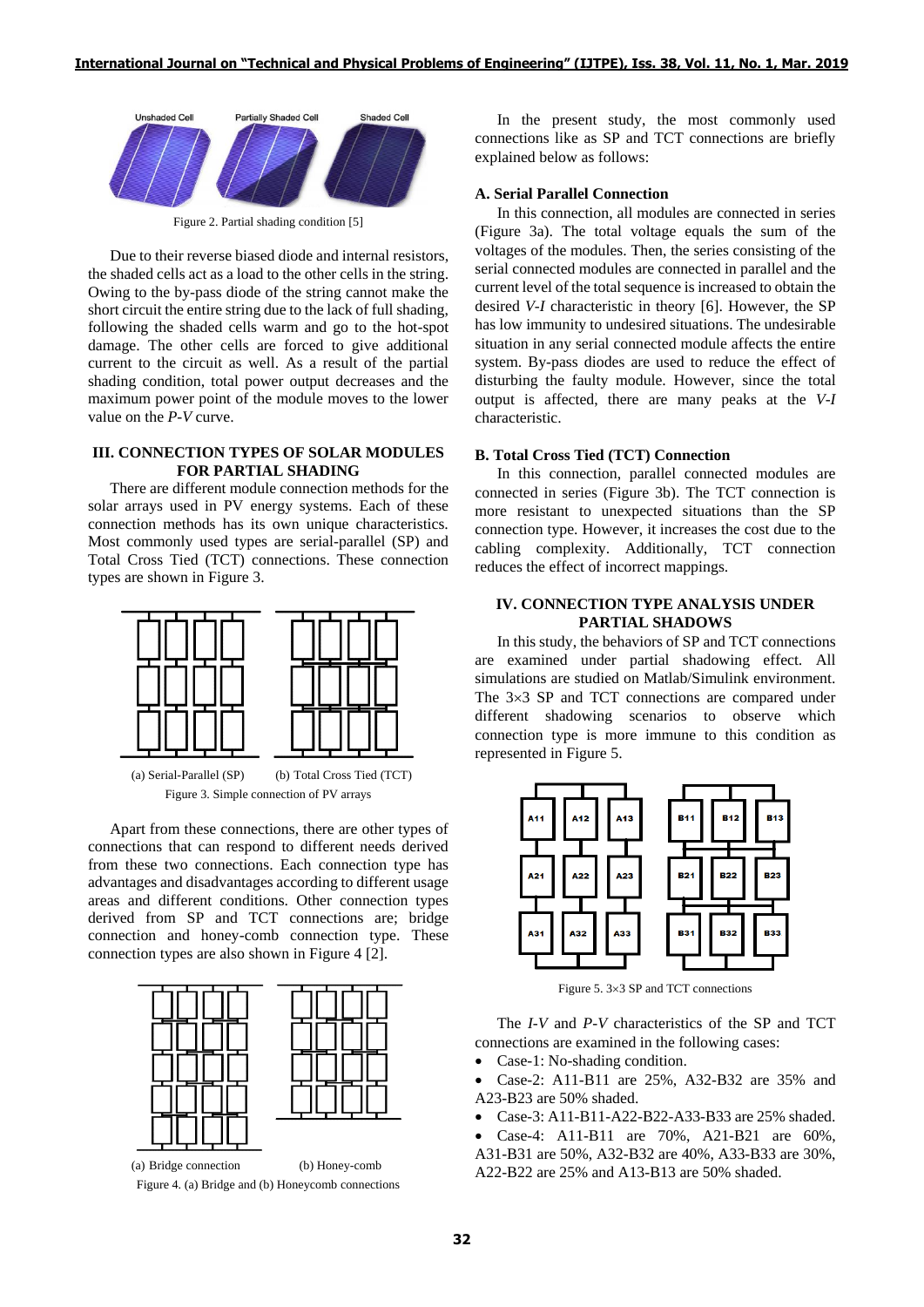# **V. RESULTS AND DISCUSSION**

To obtain the simulation results,  $3\times3$  SP and TCT connected PV-array models are created by using Matlab/Simulink tools as represented in the Figures 5 and 6. Following, five different partial shading cases are applied to these models as mentioned above.

At the end of the simulations, the *I*-*V* and *P*-*V* characteristics are examined as depicted in from Figure 7 to Figure 14. In these figures, the *I*-*V* graph is shown on the left and the *P*-*V* graph on the right. Voltages in the x-axis (Volts), current (Ampere) and power (Watts) in the y-axis are shown.



Figure 6. The Simulink model of SP connection



Figure 7. The Simulink model of TCT connection



Figure 8. Case 1: SP connection, *I*-*V* and *P*-*V* curves



Figure 9. Case 1: TCT connection, *I*-*V* and *P*-*V* curves



Figure 10. Case 2: SP connection, *I*-*V* and *P*-*V* curves



Figure 11. Case 2: TCT connection, *I*-*V* and *P*-*V* curves



Figure 12. Case 3: SP connection, *I*-*V* and *P*-*V* curves



Figure 13. Case 3: TCT connection, *I*-*V* and *P*-*V* curves



Figure 14. Case 4: SP connection, *I*-*V* and *P*-*V* curves



Figure 15. Case 4: TCT connection, *I*-*V* and *P*-*V* curves

It is clearly observed from these figures that, the TCT connection for any partial shading conditions is more immune and robust. Case-2 is performed to show unequal shading conditions for different modules. In this condition, while the *P*-*V* curve changes greatly in SP connection, the curve of TCT connection maintains its shape as depicted in Figure 10 and 11.